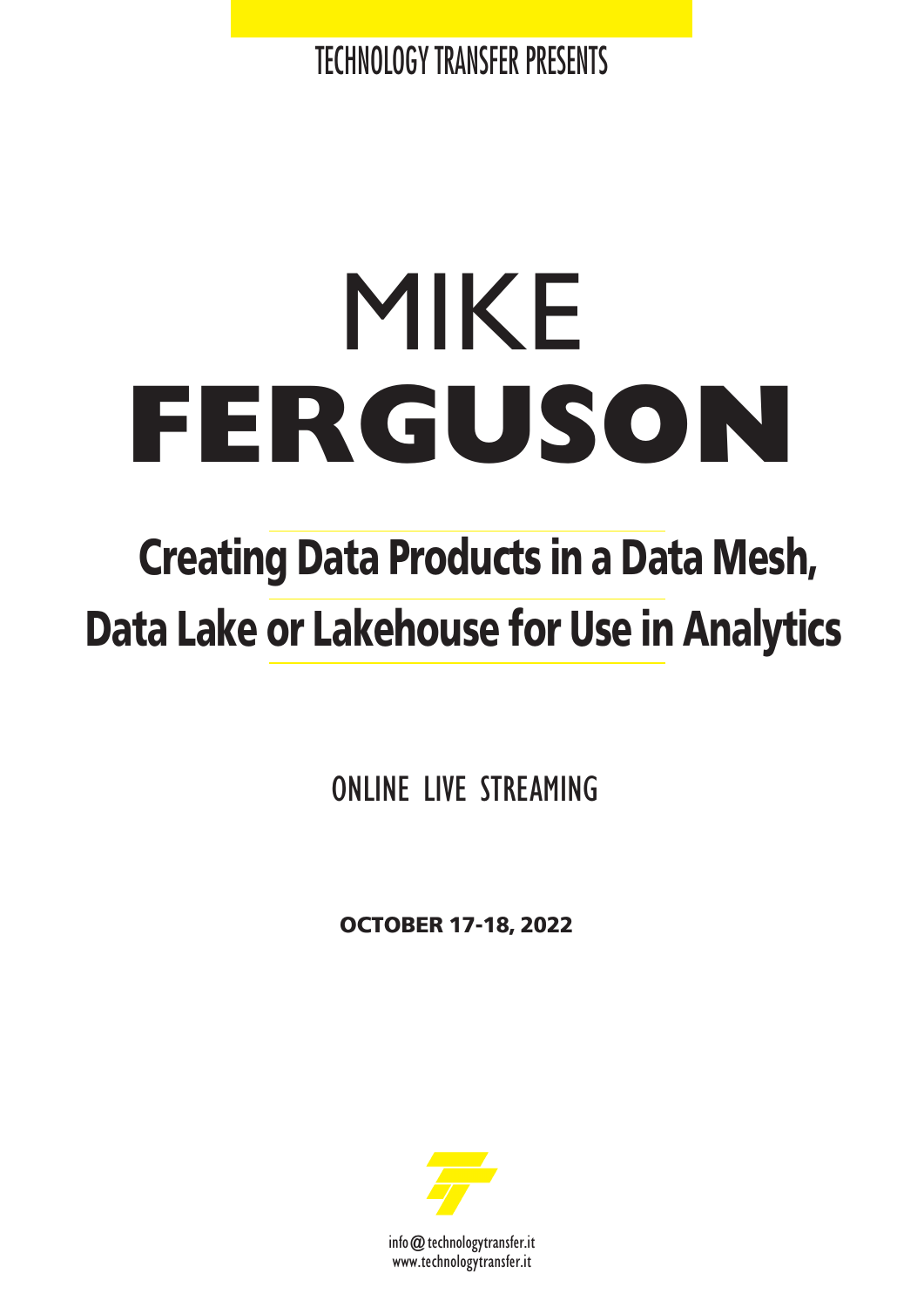### *Creating Data Products in a Data Mesh, Data Lake or Lakehouse for Use in Analytics*

## **ABOUT THIS SEMINAR**

Most companies today are storing data and running applications in a hybrid multi-Cloud environment. Analytical systems tend to be centralised and siloed like Data Warehouses and Data Marts for BI, Hadoop or Cloud storage Data Lakes for Data Science and stand-alone streaming analytical systems for real-time analysis.

These centralised systems rely on Data Engineers and Data Scientists working within each silo to ingest data from many different sources, clean and integrate it for use in a specific analytical system or Machine Learning models.

There are many issues with this centralised, siloed approach including multiple tools to prepare and integrate data, reinvention of data integration pipelines in each silo and centralised data engineering with poor understanding of source data unable to keep pace with business demands for new data. Also Master Data is not well managed.

To address these issues, new data architectures have emerged attempting to accelerate creation of data for use in multiple analytical workloads. Data Mesh is a decentralised data architecture with domain-oriented data ownership and decentralised self-service data engineering to create a mesh of data products serving multiple analytical systems. Also, Data Lakes can be used for the same thing and integrated with Data Warehouses or Lakehouses so lower latency data products can be created once and used in streaming analytics, Business Intelligence, Data Science and other analytical workloads.

This 2-day class examines the strengths, and weaknesses of Data Lakes, Data Mesh and Data Lakehouses and at how multiple domain-oriented teams can use common data infrastructure software to create trusted, compliant, reusable, data products in a Data Mesh or Data Lake for use in Data Warehouses, Data Lakehouses and Data Science to drive value. The objective is to shorten time to value while also ensuring that data is correctly governed in a decentralised environment.

It also looks at the organisational implications of these architectures and how to create sharable data products for Master Data Management and for use in multiple analytical workloads. Technologies discussed includes data Catalogs, self-service data integration, Data Fabric, DataOps, Data Warehouse automation, Data Marketplaces and Data Governance platforms.

#### **WHO SHOULD ATTEND**

- Business Data Analysts
- Data Architects
- Chief Data Officers
- Master Data Management Professionals
- Data Scientists
- IT ETL Developers
- Data Governance Professionals

It assumes you understand basic Data Management principles and Data Architecture plus a reasonable understanding of data cleansing, data integration, data Catalogs, Data Lakes and Data Governance.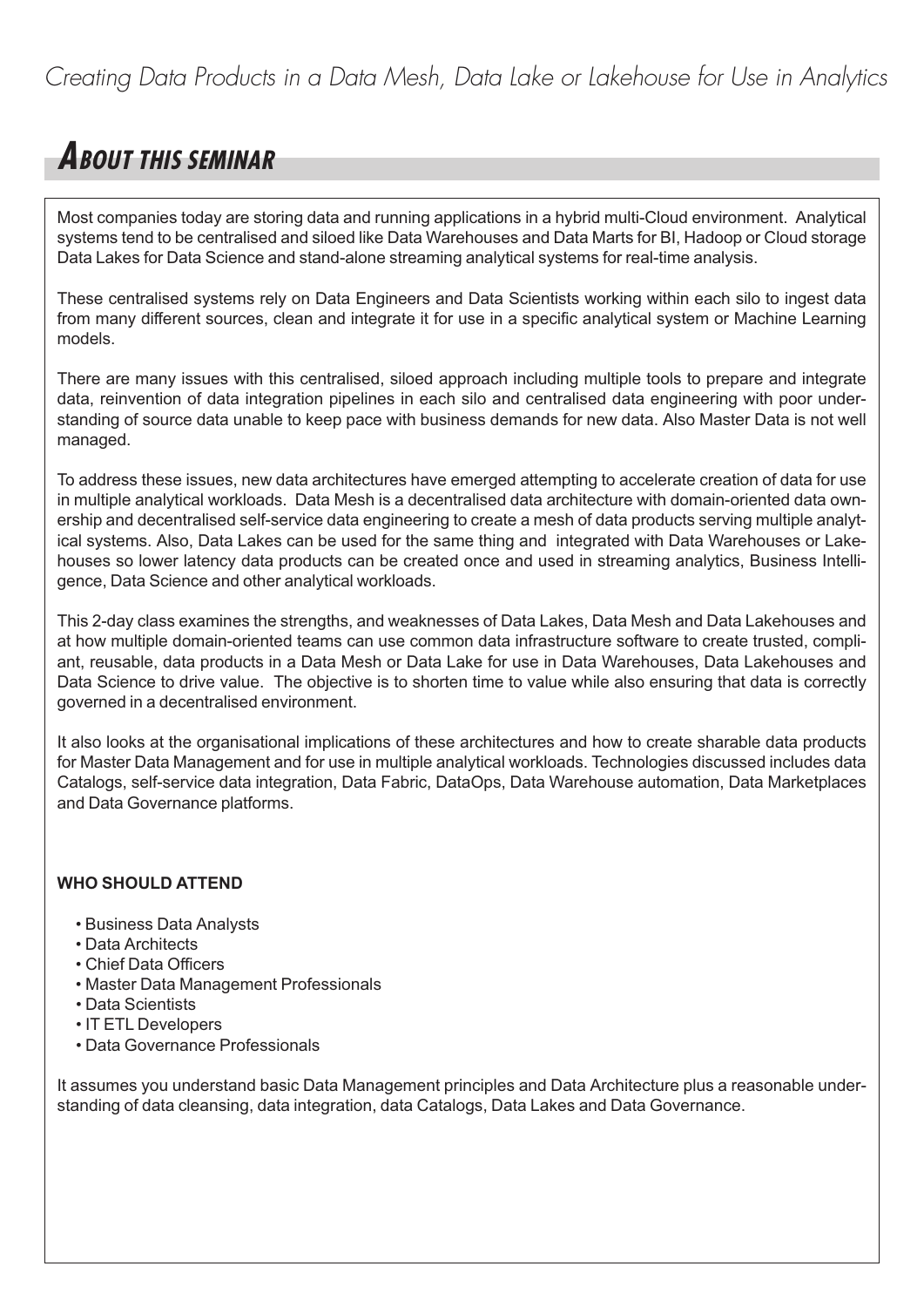## **ABOUT THIS SEMINAR**

#### **LEARNING OBJECTIVES**

- Strengths and weaknesses of centralised data architectures used in analytics
- The problems caused in existing analytical systems by a hybrid, multi-Cloud data landscape
- What is a Data Mesh a Data Lake and a Data Lakehouse? What benefits do they offer?
- What are the principles, requirements, and challenges of implementing these approaches?
- How to organise to create data products in a decentralised environment so you avoid chaos
- The critical importance of a data Catalog in understanding what data is available as a service
- How business glossaries can help ensure data products are understood and semantically linked
- An operating model for effective federated Data Governance
- What common data infrastructure software is required to operate and govern a Data Mesh, a Data Lake or a Data Lakehouse?
- An implementation methodology to produce ready-made, trusted, reusable data products
- Collaborative domain-oriented development of modular and distributed DataOps pipelines to create data products
- How a data Catalog and automation software can be used to generate DataOps pipelines
- Managing data quality, privacy, access security, versioning, and the lifecycle of data products
- Publishing semantically linked data products in a data marketplace for others to consume and use
- Consuming data products in an MDM system
- Consuming and assembling data products in multiple analytical systems to shorten time to value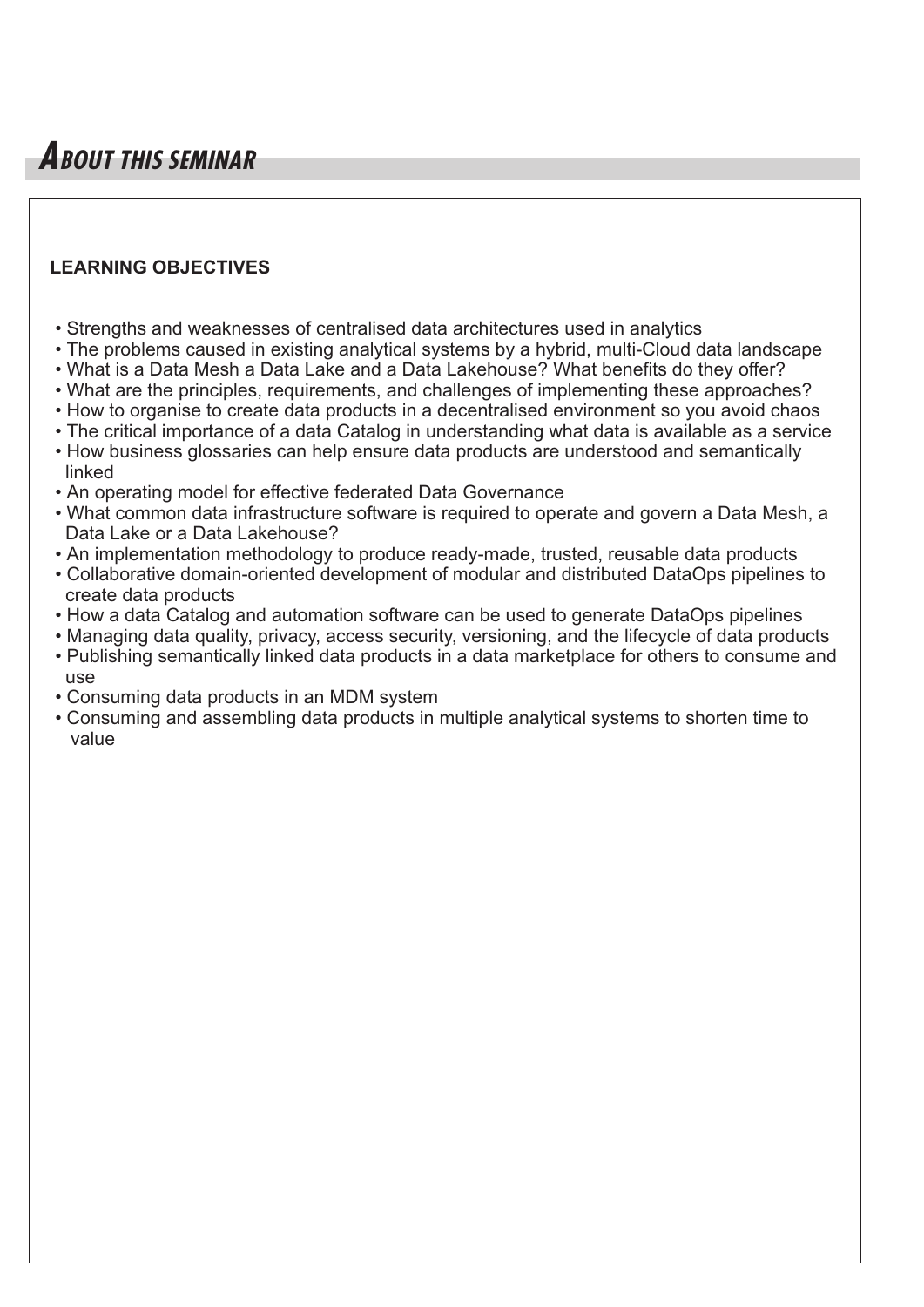## **OUTLINE**

#### **1. What is Data Mesh, <sup>a</sup> Data Lake and <sup>a</sup> Lake house? Why to use them?**

This session looks at the challenges facing companies trying to become data driven and at the strengths and weaknesses of current centralised data architectures used in analytics. It then introduces Data Lakes, Data Mesh and Data Lakehouse as potential ways to address current problems. It explores the pros and cons of each of these, explains how they work and how they enable creation of trusted, reusable data products for use in multiple analytical workloads. It also asks if combining these approaches is advantageous or not.

- Data complexity in <sup>a</sup> hybrid, multi-Cloud environment
- The growth in new data sources
- Centralised data architectures in use in existing analytical systems
- Strengths and weaknesses of the centralised approach
- What is a Data Mesh?
- Data Mesh principles
- How does decentralised Data Mesh work?
- What is <sup>a</sup> data product?
- What types of data product can you build?
- Decentralised development of data products
- Pros and cons of Data Mesh
- What are the challenges with this decentralised approach?
- Is Data Management software ready for Data Mesh?
- How will Data Mesh impact your current IT or ganisation and data culture?
- Is federated Data Governance possible?
- Pros and cons of Data Lakes
- The merging of Data Warehouses and Data Lakes
- The move from just Data Science to multi-purpose-Data Lakes
- What is a Data Lakehouse?
- How does a Data Lakehouse work?
- Pros and cons of a Data Lakehouse
- Can you combine Data Lakes, Lakehouses and Data Mesh and why would you do this
- Implementing Data Mesh on Kafka Vs Cloud Storage or <sup>a</sup> Lakehouse
- Implementation requirements to create data products
	- <sup>o</sup> Federated operating model
	- <sup>o</sup> Common business vocabulary
	- <sup>o</sup> Data producers and data consumers
	- <sup>o</sup> Architecture independence
	- <sup>o</sup> A unified data platform for building any pipeline to process any data
	- <sup>o</sup> DataOps component-based CI/CD pipeline developmen
	- <sup>o</sup> Distributed pipeline execution
	- <sup>o</sup> Reusable, semantically linked data products
	- <sup>o</sup> Governance of <sup>a</sup> distributed data landscape
- Key technologies: Data Fabric, Data Catalogs, data classifiers, Data Marketplace, Data Warehouse Automation tools
- Vendor's offerings in the market Alation, AWS, BigID, Cambridge Semantics, Collibra, Global IDs, Google, IBM, Informatica, Microsoft, Oracle, Qlik, Talend, SAP, SAS, WhereScape, Zaloni

#### **2. Methodologies for creating Data Products**

This session looks at how to produce business ready, reusable data products for use by data consumers in multiple analytical use cases who need it to drive business value. It also looks at how master data products can also be produced for use in Master Data Management.

- Creating <sup>a</sup> program office
- Decentralised development of data products in <sup>a</sup> Data Mesh, Data Lake or Lakehous
- The special and critical case of Master Data
- A best practice step-by-step methodology for builing reusable data products
- How does structured, semi-structured and unstructured data impact the methodology?
- Applying DataOps development practices to data product development?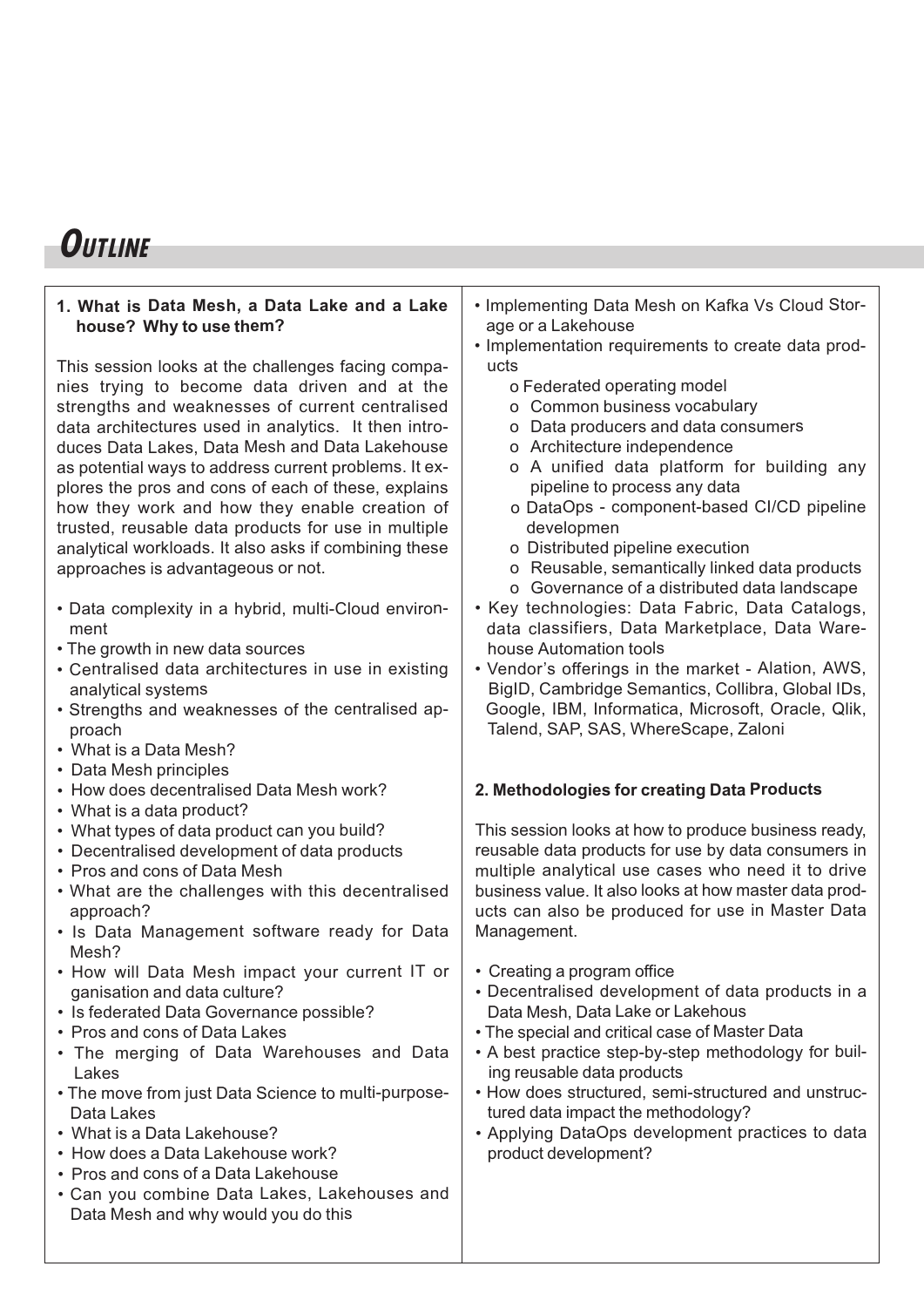#### **ucts** This session looks at how you can create common data names and definitions for your data products in a business glossary so data consumers can understand the meaning of the data produced and available in a Data Mesh or a Data Lake. It also looks at how business glossaries have become part of a data Catalog. • Why is a common vocabulary relevant? • Data Catalogs and the business glossary • The Data Catalog market, e.g., Alation, Amazon Glue, Cambridge Semantics ANZO Data Catalog, Collibra Catalog, Data.world, Denodo Data Catalog, Google Data Catalog, Hitachi Vantara Lumada, IBM Watson Knowledge Catalog, Informatica Axon and EDC, Mi crosoft Purview Data Catalog, Qlik Catalog, Zaloni Data Platform • Roles, responsibilities, and processes needed to manage a business glossary • Jumpstarting a business glossary with a data concept model • Defining data products using glossary terms • Using a Catalog and glossary to ensure data products are semantically linked? **4. Standardising development and operations in a Data Mesh, Data Lake or Lakehouse** o Data source registration o Data ingestion **pose Data Products** to produce data products produce data products deployment

This session looks at how to standardise the setup in each business domain to optimise development of data products in a Data Mesh, a Data Lake or Lakehouse.

**3. Using a Business Glossary to define Data Prod-**

- The importance of a program office
- Implementing Data Mesh on a single cloud Versus a hybrid multi-cloud environment
- Implementing a Data Lake or Lakehouse
- Standardising the domain implementation process ingest, process, persist, serve
- Creating zones in a Data Mesh domain cloud storage account, a Data Lake or Lakehouse to produce and persist data products
- Using Kafka as an option to persist data products
- Selecting Data Fabric software for building data

#### product

- Steps-by-step data product development
	- o Automated data discovery, profiling, sensitive data detection, governance classification, lineage extraction and cataloguing
	- o Global and domain policy creation for federated governance of classified data
	- o Data product pipeline development
	- o Data product publishing for consumption

## **5. Building DataOps Pipelines to create multi-Pur-**

This session looks at designing and developing modular DataOps pipelines to produce trusted data products using Data Fabric software.

- Collaborative pipeline development & orchestration
- Designing component based DataOps pipelines to
- Using CI/CD to accelerate development, testing and
- Designing in sensitive data protection in pipelines
- Processing streaming data in a pipeline
- Processing unstructured data in a pipeline using ML
- Generating data pipelines using Data Warehouse Automation tools
- Making data products available for consumption in a Data Mesh or Data Lake using a Data Marketplace
- The Enterprise Data Marketplace enabling information consumers to shop for data
- Serving up trusted data products for use in multiple analytical systems and in MDM
- Consuming data products in other pipelines for use in Data Warehouses, Lakehouses, Data Science sandboxes, graph analysis Kafka and MDM

#### **6. Implementing federated Data Governance to produce and use Compliant Data Products**

With data highly distributed across so many data stores and applications, on-premises, in multiple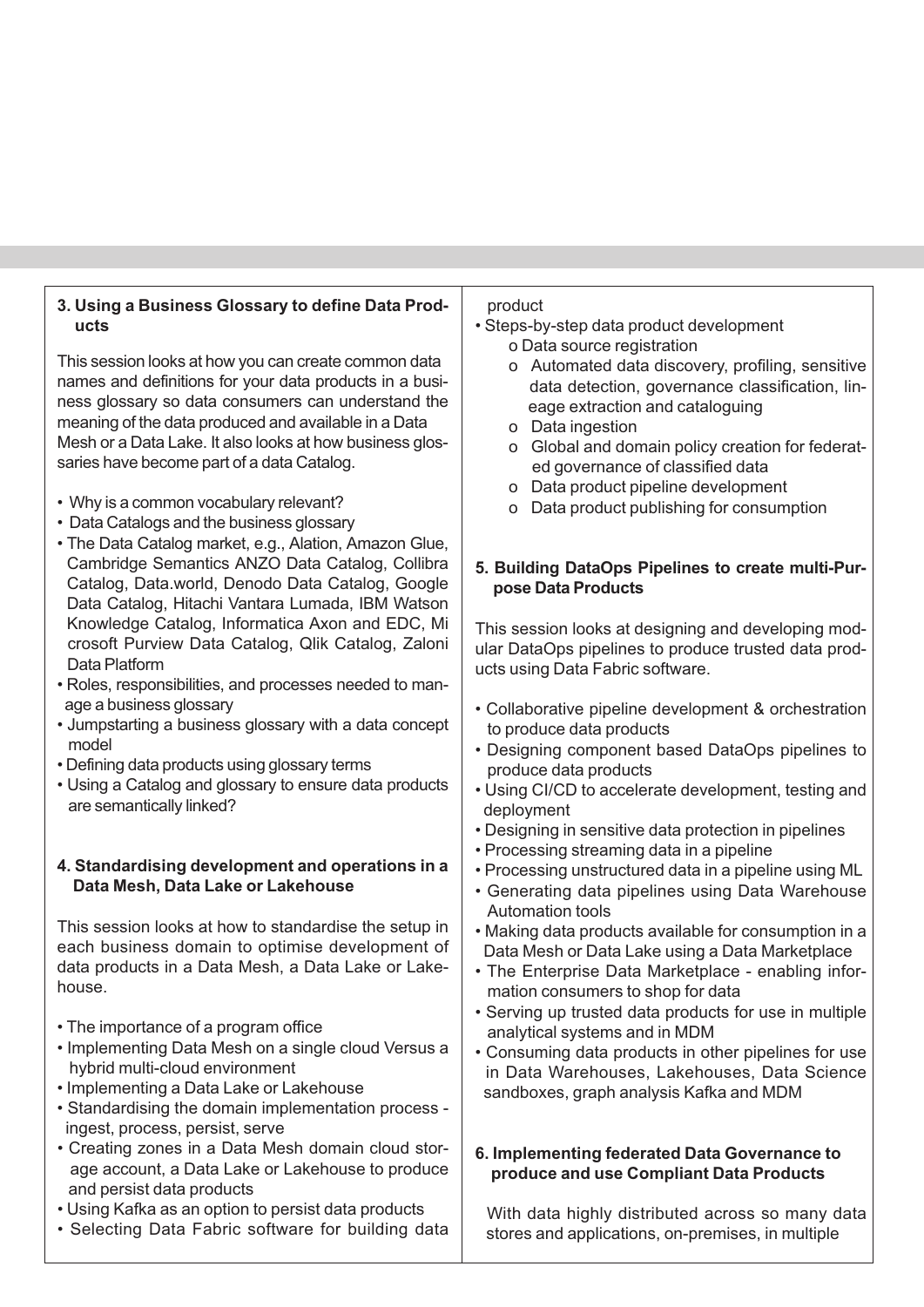Clouds and the edge, many companies are struggling to govern data throughout its lifecycle.

This is critically important in a Data Mesh where federated computational Data Governance is a fundamental principal, data product development is decentralised, and data products are shared and consumed across the organisation. It is also paramount in a Data Lakehouse and across the whole hybrid multi-Cloud data landscape. This session looks at how this can be achieved.

- What is involved in federated Data Governance?
- How do you implement this across a hybrid, multi-Cloud distributed data landscape?
- Understanding compliance obligations
- Types of Data Governance policies
- Understanding Global Vs local policies when creating a Data Mesh, a Data Lake or Data Lakehouse
- Defining sensitive data types
- Using the data Catalog for automated data profiling, quality scoring and sensitive data type classification
- Defining and attaching policies to classified data in a data Catalog
- Creating sharable Master Data products and reference data products for MDM and RDM
- Ensuring data quality in data product development
- Protecting sensitive data in data product develop ment for data privacy compliance
- Governing data product version management
- Governing consumer access to data products con taining sensitive data
- Prevent accidental oversharing of sensitive data products using DLP
- Governing data retention of data products in-line with compliance and legal holds
- Monitoring and data stewarding to ensure policy en forcement
- Data Catalog and data fabric technologies to help govern data across a distributed data landscape
	- o Types of data governance offerings
	- o Alation, Ataccama, Collibra, Confluent Schema Registry and Catalog, Dataguise
	- o Google Cloud IAM, Data Catalog, BigQuery, Dataplex and DLP
	- o IBM Cloud Pak for Data, Watson Knowledge Catalog, Optim & Guardium
- o Hitachi Vitara, Immuta, Imperva
- o Informatica EDC and Axon
- o Microsoft 365 Compliance Centre and Purview
- o Okera, OneTrust Data Governance Suite
- o Oracle Enterprise Data Management Cloud, Privitar, SAP Data Intelligence
- o Talend, TopQuadrant

## **SPEAKER**

**Mike Ferguson** is Managing Director of Intelligent Business Strategies Limited. As an analyst and consultant he specialises in Business Intelligence and Enterprise Business Integration. With over 40 years of IT experience, he has consulted for dozens of companies on Business Intelligence Strategy, technology selection, enterprise architecture, and data management. He has spoken at events all over the world and written numerous articles. Formerly he was a principal and co-founder of Codd and Date Europe Limited - the inventors of the Relational Model, a Chief Architect at Teradata on the Teradata DBMS and European Managing Director of Database Associates. He teaches popular master classes in Operational Business Intelligence, New Technologies in DW and BI for the Agile Enterprise, Big Data Multi-Platform Analytics, Master Data Management and Enterprise Data Governance.